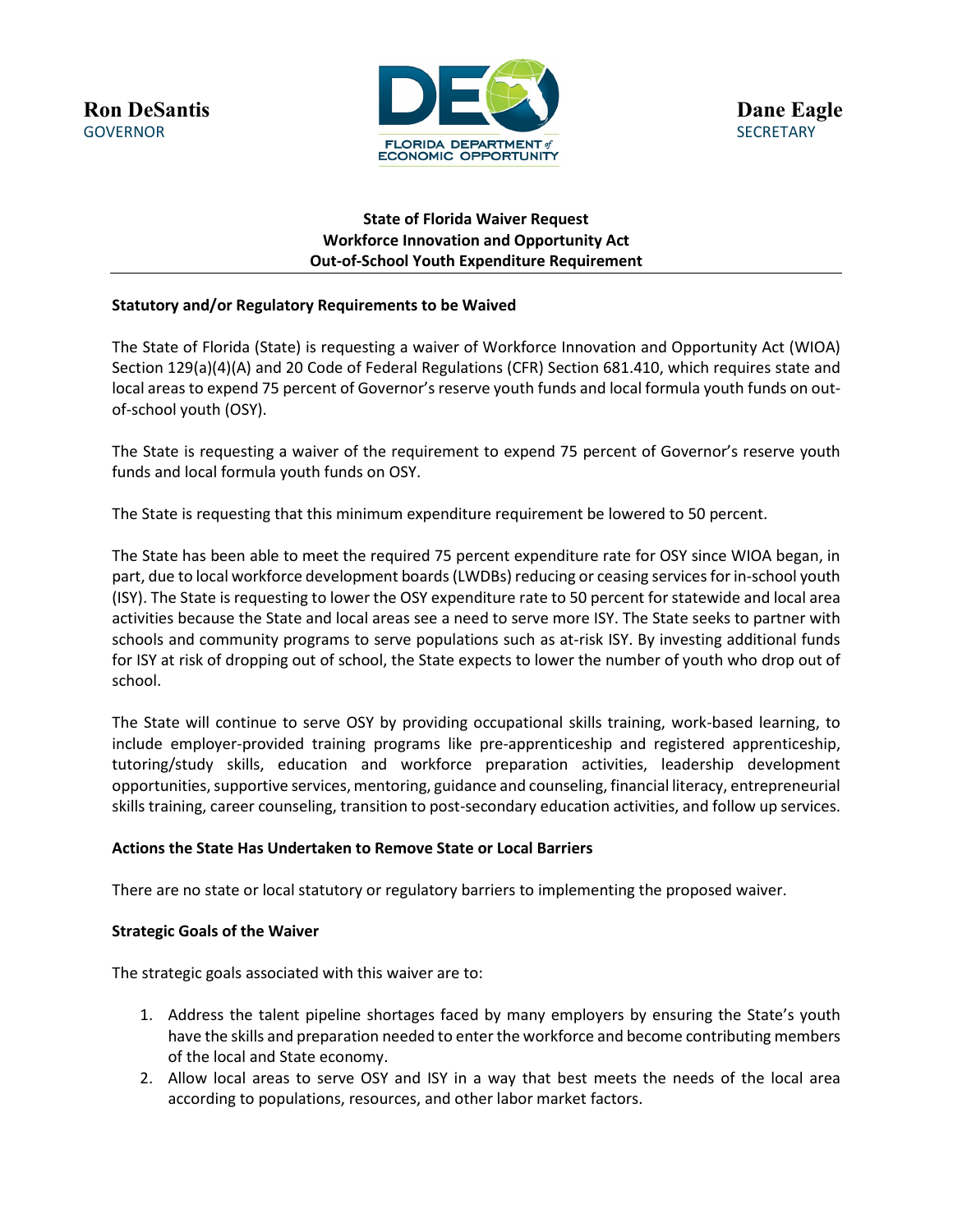- 3. Expand opportunities at the local level for recruitment and enrollment of at-risk ISY who could benefit from the services of the workforce system.
- 4. Allow the State to spend its federal WIOA resources with more flexibility.

# **Alignment with U.S. Department of Labor (USDOL)/Employment and Training Administration (ETA) Policy Priorities**

WIOA encourages strategies that connect education and training, support work-based learning, and improve job and career results. This waiver will increase at-risk ISY access to opportunities for necessary education, training, employment, and support services. Generally, this waiver will align with WIOA's career pathways strategy and prepare more ISY for in-demand careers. Approving this waiver request will increase the connection between education and training, provide work-based learning opportunities that include work experience and pre-apprenticeship, and increase access to workforce services for ISY. Specifically, this waiver will align with the following USDOL policy priorities, as found in the USDOL Fiscal Year 2018 – 2022 Strategic Plan, WIOA, and federal regulations:

- The USDOL ETA has a strategic objective to create customer-focused workforce solutions for American workers, including development of a strong youth pipeline.
- The ETA has prioritized improvement of the effectiveness and efficiency of workforce development programs, including supporting state and local flexibilities to enable these entities to effectively tailor their workforce strategies to meet their needs.
- The ETA focuses on programs that support work-based learning, skills development, and work readiness while promoting training strategies that lead to credential attainment and closing the skills gap.
- The ETA has prioritized implementation of evidence-based programs and strategies, including adoption of proven programs and strategies.
- WIOA places a strong emphasis on work experience for youth participants, requiring that 20 percent of WIOA Youth funding be expended on this element.
- WIOA promotes strong partnerships to leverage resources and increase opportunities for youth.
- WIOA prioritizes participant success, as measured by skill gains, entry into and retention of employment or post-secondary education attendance, and achievement of an industryrecognized credential.

# **Projected Programmatic Outcomes Resulting from Implementation of the Waiver**

This waiver will allow the State and LWDBs to develop strategies that address challenges of at-risk youth whether in school or out and will help address student retention, engagement, and immediate transition to post-secondary education, meaningful employment, and/or the military. Expected outcomes for youth participants include an increase of five percent in the:

- Number who attain a measurable skill gain.
- Number who attend post-secondary education.
- Number who participate in occupational skills training.
- Number of ISY who participate in work experience opportunities.
- Number who earn an industry-recognized credential.

### **Description of Individuals, Groups, or Populations Impacted by the Waiver**